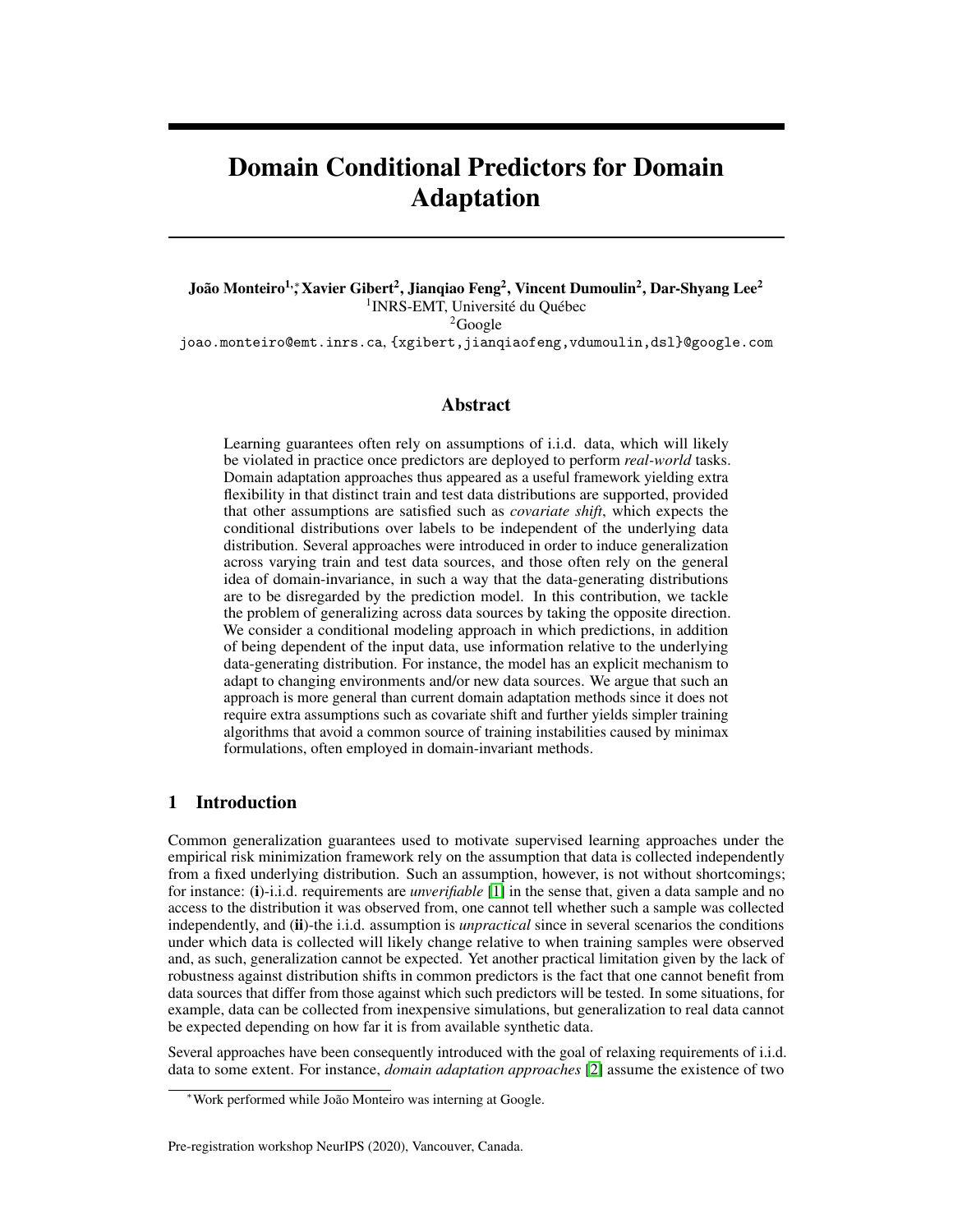distributions: the source distribution – which contains the bulk of the training data – and the target distribution – which corresponds to the test-time data distribution. While the domain adaptation setting enlarged the scope of the standard empirical risk minimization framework by enabling the use of predictors even when a distribution other than the one used for training is considered, a particular *target* is expected to be defined at training time, often with unlabeled examples, and nothing can be guaranteed for distributions other than that particular *target*, which renders such setting still unpractical since unseen variations in the data are possible during test. More general settings were introduced considering a larger set of supported target distributions while not requiring access to any target data during training [\[3\]](#page-6-2). However, such approaches, including domain adaptation techniques discussed so far, despite of relaxing the i.i.d. requirement, still require other assumptions to be met such as *covariate shift* (c.f. Sec. [2](#page-1-0) for a definition).

As will be further discussed in Section [2,](#page-1-0) a common feature across a number of approaches enabling some kind of out-of-distribution generalization rely on some notion of invariance, be it either in the feature level [\[3,](#page-6-2) [4\]](#page-6-3), in the sense that the underlying distributions or domains cannot be discriminated after mapped by a feature extractor, or in the predictor level [\[5,](#page-6-4) [6\]](#page-6-5) in which case one expects distribution shifts will have little effect over predictions. In this contribution, the research question we pose to ourselves is as follows: *can one leverage contextual information to induce generalization to novel data sources?* We thus take an alternative approach relative to previous work and propose a framework where the opposite direction is considered in order to tackle the limitations discussed above, i.e. instead of filtering out the domain influence over predictions, we explore approaches where such information is leveraged as a source of context on which predictions can be conditioned. We refer to predictors resulting of such an approach as *domain conditional predictors*. We argue such a method includes the following advantages compared to settings seeking invariance:

- 1. Training strategies yielding domain conditional predictors do not rely on minimax formulations, often employed in domain invariant approaches where a domain discriminator is trained against a feature extractor. Such formulations are often observed to be source of training instabilities which do not appear in the setting considered herein.
- 2. The proposed setting does not rely on the covariate assumption since it considers multiple inputs, i.e. for a fixed input data instance, any prediction can be obtained through variations of the conditioning variable.
- 3. The proposed setting has a larger scope when compared to domain-invariant approaches in the sense that it can be used to perform inferences regarding the domains it observed during training.

The remainder of this paper is organized as follows: related literature is discussed in Section [2](#page-1-0) along with background information and notation, while the proposed approach is presented in Section [3.](#page-2-0) The planned experimental setup is discussed in Section [4](#page-3-0) and proof-of-concept results are reported in Section [5.](#page-4-0) Finally, conclusions as well as anticipated challenges are drawn in Section [6.](#page-5-0)

#### <span id="page-1-0"></span>2 Background and Related Work

#### 2.1 Domain adaptation guarantees and domain invariant approaches

Assume  $(x, y)$  represents instances from  $\mathcal{X} \times \mathcal{Y}$ , where  $\mathcal{X} \subseteq \mathbb{R}^D$  is the data space while  $\mathcal{Y}$  is the space of labels, and  $Y$  will be a discrete set in the cases we consider. Furthermore, consider a deterministic labeling function, denoted  $f : \mathcal{X} \mapsto \mathcal{Y}$ , is such that  $y = f(x)$ . We will refer to domains as the pairs given by a marginal distribution over  $\mathcal{X}$ , denoted by  $\mathcal{D}$ , and a labeling function f. We further consider a family of candidate predictors H where  $h \in \mathcal{H} : \mathcal{X} \mapsto \mathcal{Y}$ . For a particular predictor  $h$ , we use the standard definition of risk  $R$ , which is its expected loss:

$$
R_{\mathcal{D}}[h] = \mathbb{E}_{x \sim \mathcal{D}} \ell[h(x), f(x)],\tag{1}
$$

where the loss  $\ell : \mathcal{Y} \times \mathcal{Y} \to \mathbb{R}_+$  indicates how different  $h(x)$  and  $f(x)$  are (e.g. the 0-1 loss for  $\mathcal{Y} = \{0, 1\}.$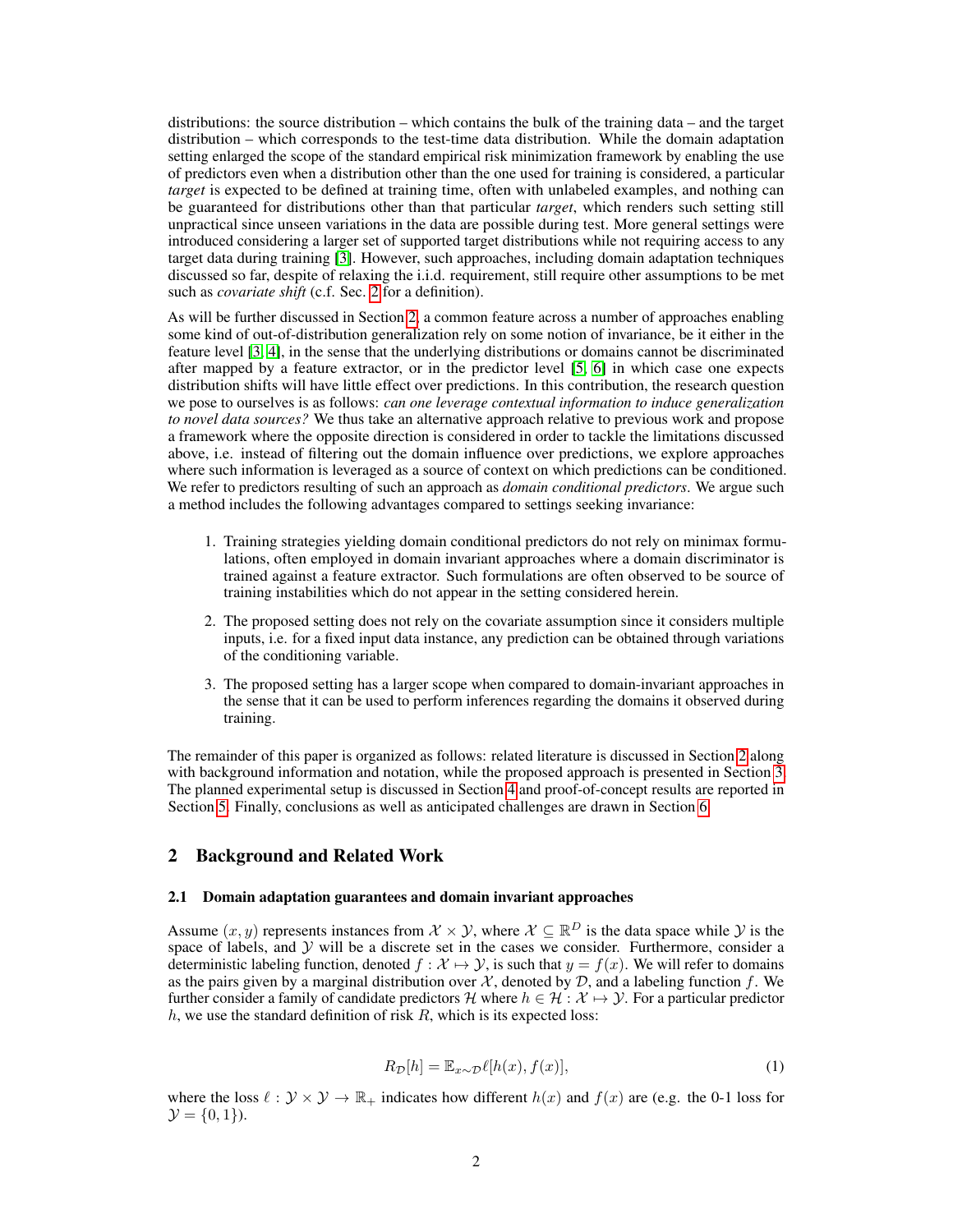In [\[2\]](#page-6-1), Ben-David et al. showed that the following bound holds for the risk on a target domain  $\mathcal{D}_T$ depending on the risk measured on the source domain  $\mathcal{D}_S$ :

$$
R_{\mathcal{D}_T}[h] \le R_{\mathcal{D}_S}[h] + d_{\mathcal{H}}[\mathcal{D}_S, \mathcal{D}_T] + \lambda,\tag{2}
$$

and the following details are worth highlighting regarding such result: (i)-the term  $\lambda$ , as discussed in [\[7\]](#page-6-6), accounts for differences between the labeling functions in the source and target domains, i.e. in the more general case the label  $y'$  of a particular data point  $x'$  depends on the underlying domain it was observed from. The *covariate shift* assumptions thus considers the more restrictive case where labeling functions match across domains, zeroing out  $\lambda$  and tightening the bound shown above. (ii)-the term  $d_{\mathcal{H}}[D_S, \mathcal{D}_T]$  corresponds to the discrepancy measure in terms of the H-divergence (c.f. definition in [\[2\]](#page-6-1)) as measured across the two considered domains.

The covariate shift assumption thus induces a setting where generalization can be expected if the considered domains lie close to each other in the H-divergence sense. Such setting motivated the domain invariant approaches appearing across a number of recent domain adaptation methods [\[3,](#page-6-2) [4,](#page-6-3) [8,](#page-6-7) [9\]](#page-6-8) where a feature extractor is forced to ignore domain-specific cues from the data and induce a low discrepancy across domains, enabling generalization. A similar direction was recently proposed to define invariant predictors instead of invariant representations in [\[5,](#page-6-4) [6\]](#page-6-5). In such setting, while data representations might still be domain-dependent, one seeks predictors that disregard domain factors in the sense that their predictions are not affected by changes in the underlying domains.

#### 2.2 Conditional modeling

The problem of conditional modeling, i.e. that of defining models of a conditional distribution where some kind of contextual information is considered, appears across several areas. A conditioning approach was introduced in [\[10\]](#page-6-9), for instance, where multi-modal visual reasoning tasks were considered. The conditioning layers, which authors referred to as FiLM, consist of an affine transformation where its parameters are themselves a function of the data. FiLM layers are defined by:

$$
FiLM(x, z) = \gamma(z)F(x) + \beta(z),\tag{3}
$$

<span id="page-2-1"></span>where  $F(x)$  represents features extracted from an input denoted x, while  $\gamma(z)$  and  $\beta(z)$  are arbitrary functions of some available conditioning information from the data and represented by  $z$  (e.g.  $x$ ) corresponded to images and z represented text in the original paper).  $\gamma$  and  $\beta$  were thus parameterized by neural networks and trained jointly with the main model, function of  $x$ .

An approach similar to FiLM was employed in [\[11\]](#page-6-10) for the case of generative modeling. A conditioning layer consisting of adaptive instance normalization layers [\[12\]](#page-6-11) was used to perform conditional generation of images providing control over the style of the generated data. Moreover, in [\[13\]](#page-6-12) FiLM layers were applied in order to condition a predictor on entire classification tasks. The goal in that case was to enable adaptable predictors for few-shot classification of novel classes.

Other applications of such a framework include, for instance, conditional language modeling. In [\[14\]](#page-6-13) for example, deterministic codes are given at train time indicating the style of a particular corpus. At test time, one can control the sampling process by giving each such code as an additional input and generate outputs corresponding to a particular style. In the case of applications to speech recognition, a common approach for acoustic modelling is to augment acoustic features with speaker-dependent representations so that the model can account for factors that are specific to the underlying speaker such as accent and speaking speed [\[15\]](#page-6-14). Representations such as i-vectors [\[16\]](#page-6-15) are then combined with spectral features at every frame, and the combined representations are projected onto a mixed subspace, learned prior to training the acoustic model.

## <span id="page-2-0"></span>3 Domain conditional predictors

The setting we consider consists in designing models that parameterize a conditional categorical distribution which simultaneously relies on data as well as on domain information. We then assume training data comes from multiple source domains. Each example has a label that indicates which domain it belongs to. Additional notation is introduced to account for that, in which case we denote the set of domain labels by  $\mathcal{Y}_{\mathcal{D}}$ . We then consider two models given by: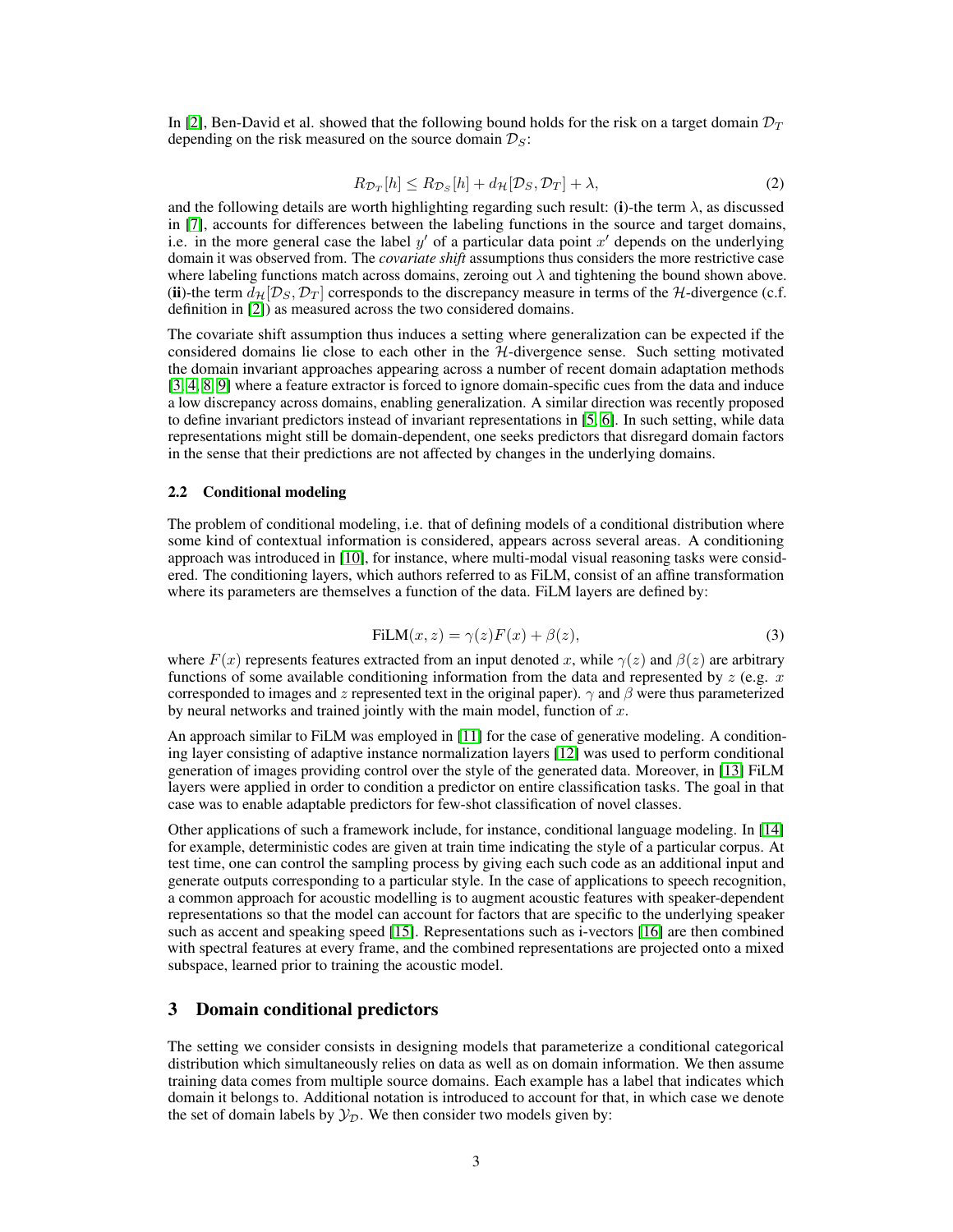- 1.  $M_{domain}: \mathcal{X} \mapsto \Delta^{|\mathcal{Y}_{\mathcal{D}}|-1}$  maps a data instance x onto the  $|\mathcal{Y}_{\mathcal{D}}|-1$  probability simplex that defines the following categorical conditional distribution:  $\tilde{P}(\mathcal{Y}_D|x) = M_{domain}(x)$ .
- 2.  $M_{task} : \mathcal{X} \times \mathbb{R}^d \mapsto \Delta^{|\mathcal{Y}|-1}$ , where an extra input represented by  $z \in \mathbb{R}^d$  is a conditioning variable expected to carry domain information.  $M_{task}$  maps a data instance x and its corresponding z onto the  $|\mathcal{Y}| - 1$  probability simplex, thus defining the following categorical conditional distribution:  $P(\mathcal{Y}|x, z) = M_{task}(x, z)$ .

We implement both  $M_{domain}$  and  $M_{task}$  using neural networks, and training is carried out with simultaneous maximum likelihood estimation over  $P(\mathcal{Y}_D|x)$  and  $P(\mathcal{Y}|x, z)$  so that the training objective  $\mathcal{L} = (1 - \lambda)\mathcal{L}_{task} + \lambda\mathcal{L}_{domain}$  is defined by the sum of the multi-class cross-entropy losses defined over the set of task and domains labels, respectively, and  $\lambda \in [0, 1]$  is a hyperparameter that controls the importance of each loss term during training. Moreover,  $z$  is given by the output of some inner layer of  $M_{domain}$ , since z is expected to contain domain-dependent information. A training procedure is depicted in Algorithm [1.](#page-3-1)

In order for  $M_{task}$  to be able to use the domain conditioning information made available through z, we make use of FiLM layers represented by:

$$
FiLM^{k}(x^{k-1}) = (W_1^{k}z + b_1^{k})x^{k-1} + (W_2^{k}z + b_2^{k}),
$$
\n(4)

where k indicates a particular layer within  $M_{task}$ , and  $x^{k-1}$  corresponds to the output of the last layer.  $W_1^k$ ,  $b_1^k$ ,  $W_2^k$ , and  $b_2^k$  correspond to the conditioning parameters trained along with the complete model.

#### <span id="page-3-1"></span>Algorithm 1 Training procedure.

 $M_{task}, M_{domain} = InitializeModels()$ repeat  $x, y, y_{\mathcal{D}} = SampleMinibatch()$  $y'_{\mathcal{D}}, z = M_{domain}(x)$  $y' = M_{task}(x, z)$  $\mathcal{L} = \mathcal{L}_{task}(y', y) + \mathcal{L}_{domain}(y'_{\mathcal{D}}, y_{\mathcal{D}})$  $M_{task}, M_{domain} = UpdateRule(M_{task}, M_{domain}, \mathcal{L})$ until Maximum number of iterations reached return  $M_{task}, M_{domain}$ 

At test time, two distinct classifiers can be defined such as the task predictor given by:

$$
\underset{i \in [|\mathcal{Y}|]}{\arg \max} M_{task}(x, z)_i,\tag{5}
$$

or the domain predictor defined by:

$$
\arg\max_{j \in [|\mathcal{Y}_{\mathcal{D}}|]} M_{domain}(x)_j,\tag{6}
$$

thus enabling extra prediction mechanisms compared to methods that remove domain information.

## <span id="page-3-0"></span>4 Planned evaluation and results

In this section, we list the datasets we consider for the evaluation along with baseline methods, ablations, and the considered variations of conditioning approaches.

#### 4.1 Datasets

Evaluations are to be performed on a subset of the following well-known domain generalization benchmarks:

• PACS [\[17\]](#page-6-16): It consists of 224x224 RGB images distributed into 7 classes and originated from four different domains: Photo (P), Art painting (A), Cartoon (C), and Sketch (S).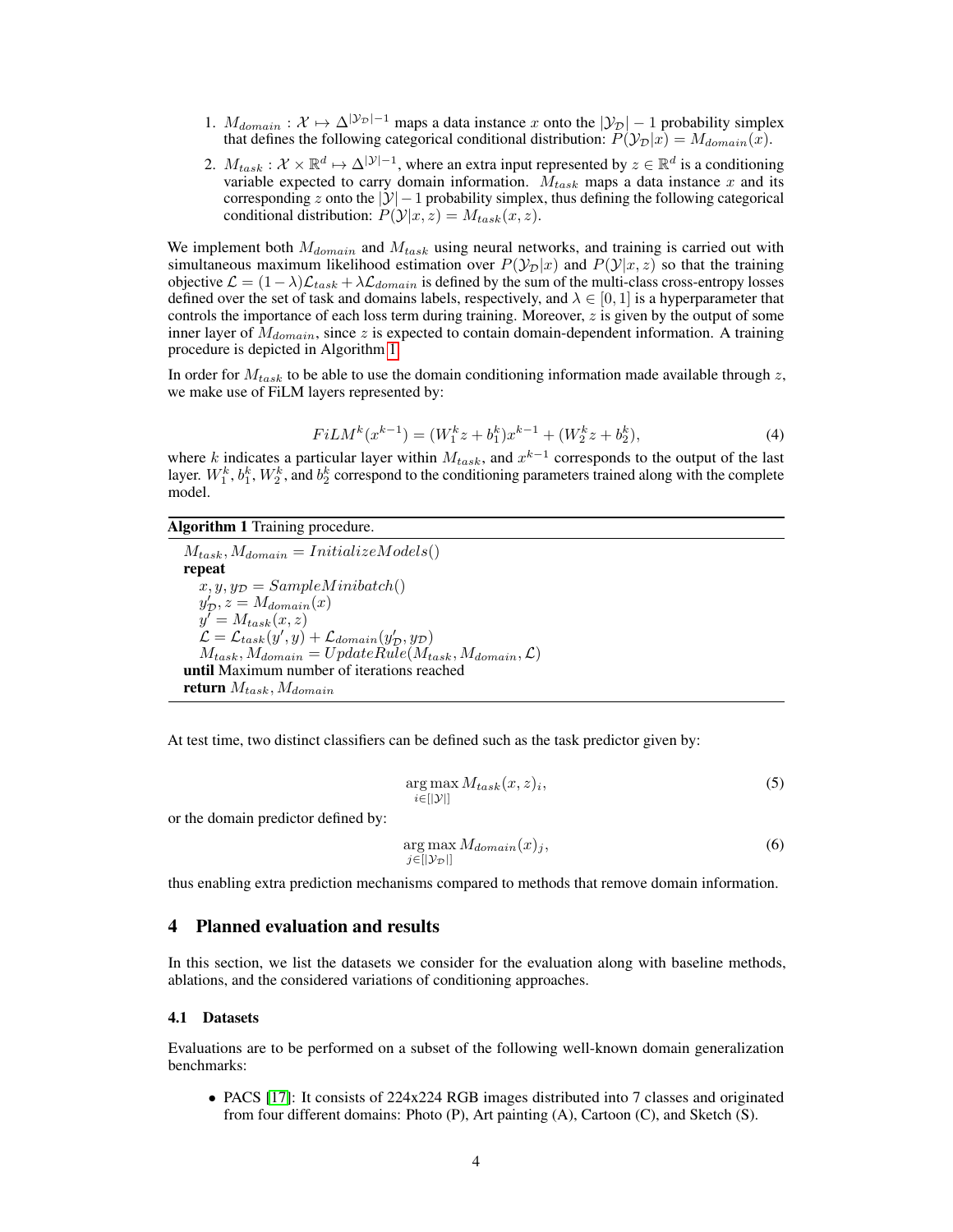- VLCS [\[18\]](#page-6-17): VLCS is composed by 5 overlapping classes of objects obtained from the following datasets: VOC2007 [\[19\]](#page-6-18), LabelMe [\[20\]](#page-7-0), Caltech-101 [\[21\]](#page-7-1), and SUN [\[22\]](#page-7-2).
- OfficeHome [\[23\]](#page-7-3): This dataset consists of images from the following domains: artistic images, clip art, product images and natural images. Each domain contains images of 65 classes.
- DomainNet [\[24\]](#page-7-4): DomainNet contains examples of 224x224 RGB images corresponding to 345 classes of objects across 6 distinct domains.

Evaluation metric Across all mentioned datasets, we follow the *leave-one-domain-out* evaluation protocol such that data from  $|\mathcal{Y}_D| - 1$  out of the  $|\mathcal{Y}_D|$  available domains are used for training, while evaluation is carried out on the data from the left out domain. This procedure is repeated for all available domains, and once each domain is left out, the *average top-1 accuracy* is the evaluation metric under consideration. Moreover, in order to provide comparisons with significance, performance is to be reported in terms of confidence intervals obtained from independent models trained with different random seeds.

### 4.2 Baselines

The main aspect under investigation within this work is whether one can leverage domain information rather than removing or disregarding it such as in typical settings. Our main baselines then correspond to two settings where some kind of domain invariance is enforced: *domain-adversarial approaches* and *invariant predictors*. We specifically consider DANN [\[4\]](#page-6-3) and G2DM [\[3\]](#page-6-2) corresponding to the former, while IRM [\[5\]](#page-6-4) and Rex [\[6\]](#page-6-5) are considered for the latter. Additionally, two further baselines are evaluated: an *unconditional model* in the form of a standard classifier that disregards domain labels as well as a model replacing  $M_{domain}$  by a standard embedding layer<sup>[2](#page-4-1)</sup>.

#### 4.3 Ablations

In order to investigate different sources of potential improvement, we will drop the domain classification term of the loss ( $\mathcal{L}_{domain}$ ), obtaining a predictor with the same capacity as the proposed model while having no explicit mechanism to conditional modeling. A drop in performance should serve as evidence that the conditioning approach yields improvement. Moreover, similarly to ablations performed in the original FiLM paper [\[10\]](#page-6-9), we plan on evaluating cases where scaling and offset parameters (i.e.  $\gamma$  and  $\beta$  as indicated in Eq. [3\)](#page-2-1) are all set to 1 or 0, indicating which parameter set is more important for the conditioning strategy to be effective.

#### 4.4 Further evaluation details

As discussed in [\[3\]](#page-6-2), the chosen validation data source used to implement model selection and stopping criteria significantly affects the performance of domain generalization approaches. We remark that, in this work, the access model to left out domains is such that no access to target data is allowed for model selection or hyperparameter tuning. We thus only use in-domain validation data. However, we further consider the so-called "privileged" variants of both our models and baselines in the sense that they are given access target data. In doing so, we can get a sense of the gap in performance observed across the settings.

# <span id="page-4-0"></span>5 Proof-of-concept evaluation

We used MNIST to perform validation experiments and considered different domains simulated through transformations applied on training data. Considered such transformations are as follows: (i)-horizontal flip of digits, (ii)-switching colors between digits and background, (iii)-blurring, and (iv)-rotation. Examples from each transformation are shown in Figures [1](#page-5-1)[-4.](#page-5-2) Test data corresponds to the standard test examples without any transformation. In-domain performance is further assessed by applying the same transformations on the test data. Two baselines are considered in this set of experiments consisting of an unconditional model as well as a domain adversarial approach similar

<span id="page-4-1"></span><sup>2</sup> For this case, evaluation is performed in-domain, i.e. fresh data from the same domains observed at training time are used for testing.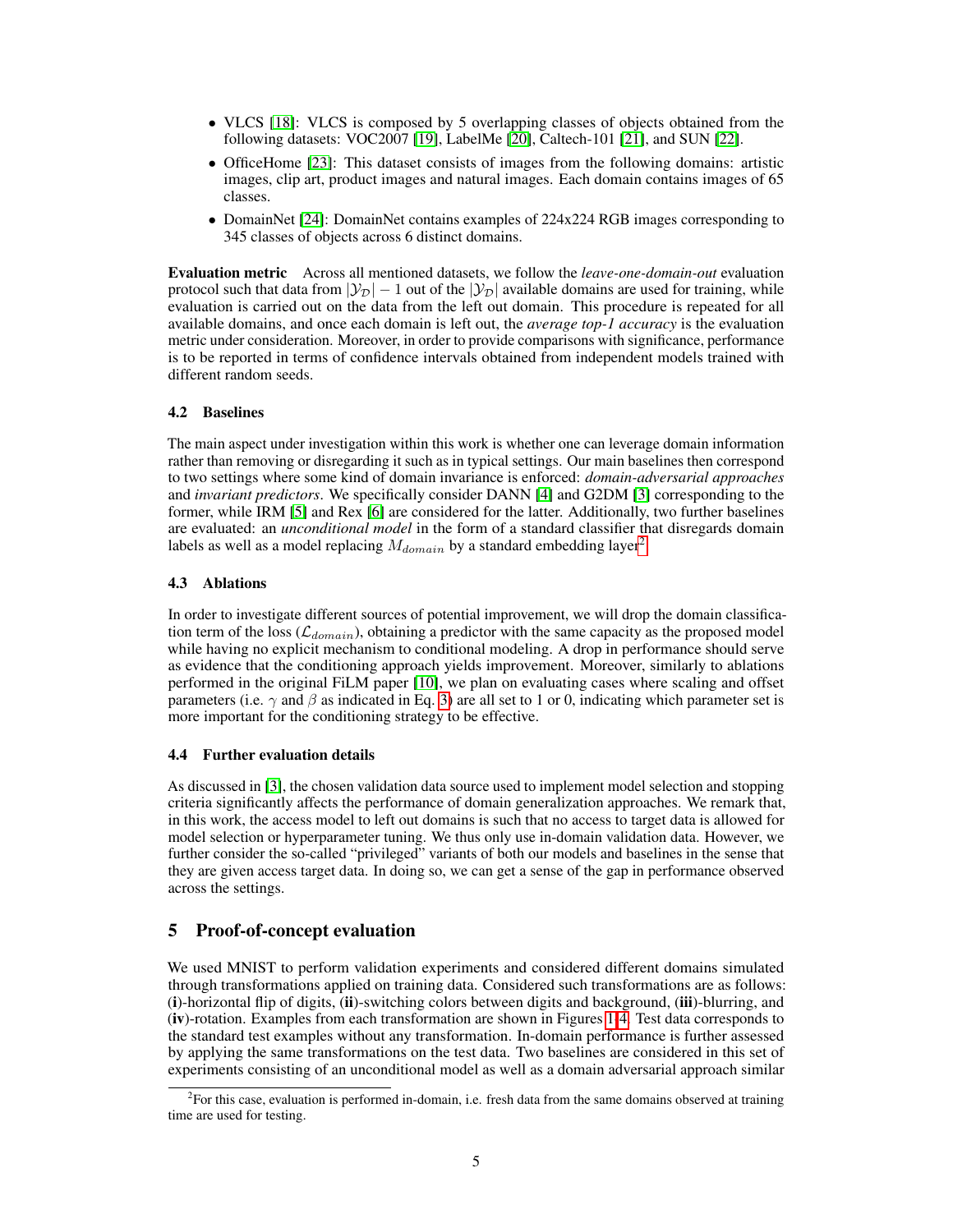<span id="page-5-3"></span>Table 1: Classification performance in terms of top-1 accuracy (%). In-domain performance is measured using distorted MNIST test images while out-of-domain results correspond to evaluation on the standard test set of MNIST. The ablation with a leaned embedding layer can only be used for in-domain predictions. For the in-domain evaluation, we loop over the test data 10 times to reduce the evaluation variance since each test example will be transformed differently each time.

| Model                                                   | In-domain             | Out-of-domain         |
|---------------------------------------------------------|-----------------------|-----------------------|
|                                                         | test accuracy $(\% )$ | test accuracy $(\% )$ |
| Unconditional baseline                                  | 94.97                 | 92.51                 |
| Adversarial baseline                                    | 89.19                 | 88.49                 |
| Ablation: switching $M_{domain}$ for an embedding layer | 92.56                 |                       |
| Ablation: dropping $\mathcal{L}_{domain}$               | 96.20                 | 92.94                 |
| Conditional predictor $(Ours)$                          | 96.00                 | 93.66                 |

<span id="page-5-4"></span>Table 2: Domain classification top-1 accuracy (%) measured for predictions of the underlying domain when the same transformations applied to train data are applied to test examples. In the ablation case, a linear classifier is trained on top of z with the rest of the model frozen.

| Model                                     | Test accuracy $(\% )$ |  |
|-------------------------------------------|-----------------------|--|
| Adversarial baseline                      | 84.22                 |  |
| Ablation: dropping $\mathcal{L}_{domain}$ | 96.01                 |  |
| Conditional predictor $(Ours)$            | 99.90                 |  |

to DANN. For the case of the adversarial baselines, training is carried out so that alternate updates are performed to jointly train a task classifier and a domain classifier. The task classifier trains to minimize its classification loss and further maximizes the entropy of the domain classifier aiming to enforce domain invariance in the representations extracted after its convolutional layer. The domain classifier trains to correctly classify domains. Two ablations are also considered. The first one consists of a conditional model with learned domain-level context variables used for conditioning, in which case the conditioning model is replaced by an embedding layer. Such model can only be evaluated in in-domain test data. Additionally, we consider the ablation described above so that the domain classification term of the loss is dropped.



Figure 1: Horiz. flip. Figure 2: Switch colors. Figure 3: Blurring. Figure 4: Rotation.

<span id="page-5-2"></span>

<span id="page-5-1"></span>Results, as reported in Table [1,](#page-5-3) indicate that the conditioning approach boosts performance with respect to standard classifiers that disregard domain information as well as domain invariant approaches. In fact, the conditional predictors presented the highest out-of-domain accuracy amongst all evaluated methods. Surprisingly, in the ablation case where we drop  $\mathcal{L}_{domain}$ , domains can still be inferred from z with high accuracy (c.f. Table [2\)](#page-5-4) which indicates the domain conditioning strategy enabled by the proposed architecture is exploited even if not enforced by an explicit training objective when multiple domains are present in the training sample.

# <span id="page-5-0"></span>6 Conclusion

A research proposal was introduced in this document with the goal of defining domain conditional predictors, i.e. models that adapt to the underlying environment corresponding to the data being accounted for. We argue such a setting can alleviate well-known issues limiting the adoption of state-of-the-art classifiers in real-world scenarios where data sources are prone to variations over time, thus violating i.i.d. assumptions. A detailed training approach is provided along with an evaluation plan which we intend to employ in order to assess the effectiveness of the proposed framework.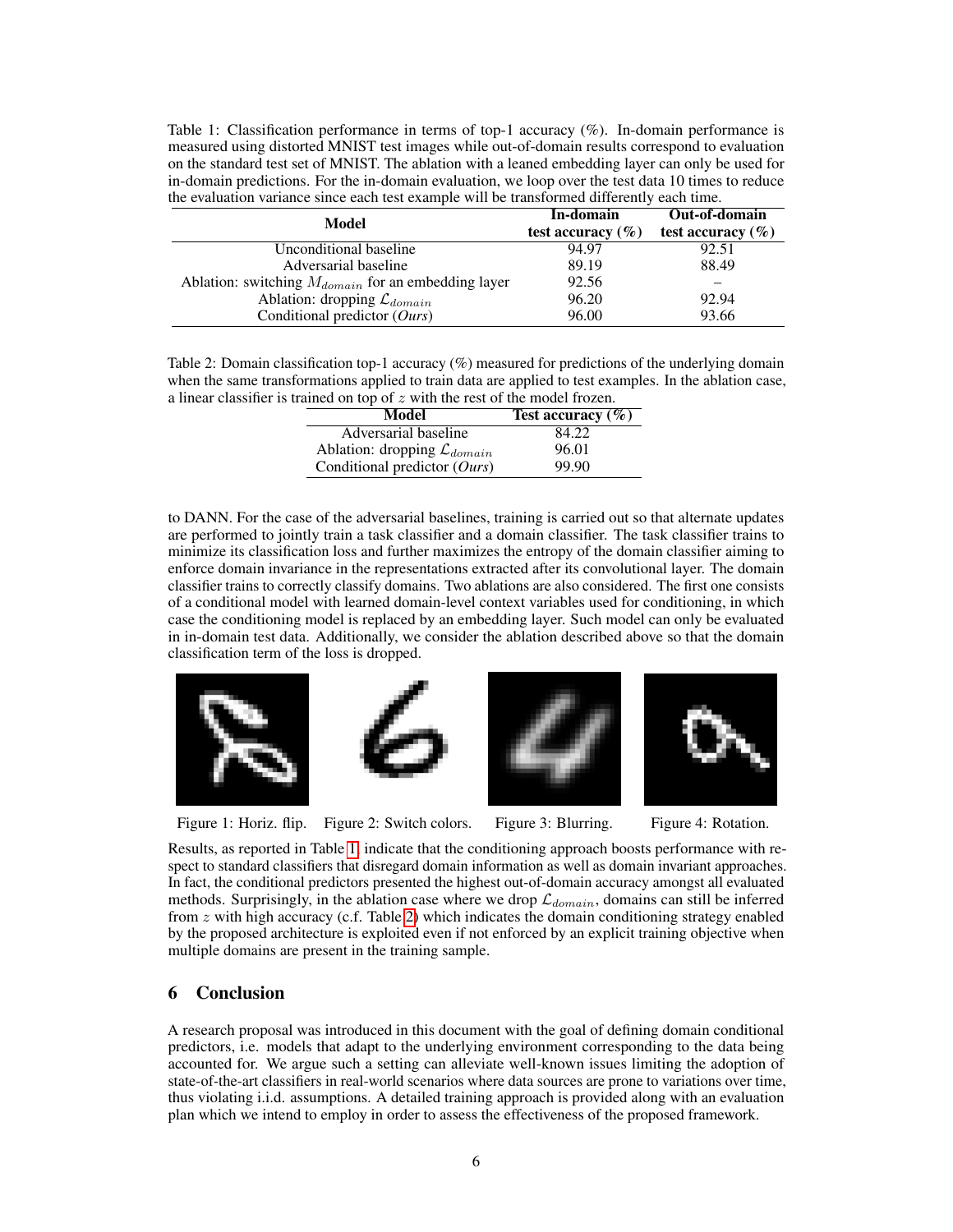# References

- <span id="page-6-0"></span>[1] J. Langford, "Tutorial on practical prediction theory for classification," *Journal of machine learning research*, vol. 6, no. Mar, pp. 273–306, 2005.
- <span id="page-6-1"></span>[2] S. Ben-David, J. Blitzer, K. Crammer, and F. Pereira, "Analysis of representations for domain adaptation," in *Advances in neural information processing systems*, 2007, pp. 137–144.
- <span id="page-6-2"></span>[3] I. Albuquerque, J. Monteiro, M. Darvishi, T. H. Falk, and I. Mitliagkas, "Generalizing to unseen domains via distribution matching," *arXiv preprint arXiv:1911.00804*, 2019.
- <span id="page-6-3"></span>[4] Y. Ganin, E. Ustinova, H. Ajakan, P. Germain, H. Larochelle, F. Laviolette, M. Marchand, and V. Lempitsky, "Domain-adversarial training of neural networks," *The Journal of Machine Learning Research*, vol. 17, no. 1, pp. 2096–2030, 2016.
- <span id="page-6-4"></span>[5] M. Arjovsky, L. Bottou, I. Gulrajani, and D. Lopez-Paz, "Invariant risk minimization," *arXiv preprint arXiv:1907.02893*, 2019.
- <span id="page-6-5"></span>[6] D. Krueger, E. Caballero, J.-H. Jacobsen, A. Zhang, J. Binas, R. L. Priol, and A. Courville, "Outof-distribution generalization via risk extrapolation (rex)," *arXiv preprint arXiv:2003.00688*, 2020.
- <span id="page-6-6"></span>[7] H. Zhao, R. T. Des Combes, K. Zhang, and G. Gordon, "On learning invariant representations for domain adaptation," in *International Conference on Machine Learning*, 2019, pp. 7523–7532.
- <span id="page-6-7"></span>[8] G. Bhattacharya, J. Monteiro, J. Alam, and P. Kenny, "Generative adversarial speaker embedding networks for domain robust end-to-end speaker verification," in *ICASSP 2019-2019 IEEE International Conference on Acoustics, Speech and Signal Processing (ICASSP)*. IEEE, 2019, pp. 6226–6230.
- <span id="page-6-8"></span>[9] P. Bashivan, B. Richards, and I. Rish, "Adversarial feature desensitization," *arXiv preprint arXiv:2006.04621*, 2020.
- <span id="page-6-9"></span>[10] E. Perez, F. Strub, H. De Vries, V. Dumoulin, and A. Courville, "Film: Visual reasoning with a general conditioning layer," *arXiv preprint arXiv:1709.07871*, 2017.
- <span id="page-6-10"></span>[11] T. Karras, S. Laine, and T. Aila, "A style-based generator architecture for generative adversarial networks," in *Proceedings of the IEEE conference on computer vision and pattern recognition*, 2019, pp. 4401–4410.
- <span id="page-6-11"></span>[12] X. Huang and S. Belongie, "Arbitrary style transfer in real-time with adaptive instance normalization," in *Proceedings of the IEEE International Conference on Computer Vision*, 2017, pp. 1501–1510.
- <span id="page-6-12"></span>[13] H. Prol, V. Dumoulin, and L. Herranz, "Cross-modulation networks for few-shot learning," *arXiv preprint arXiv:1812.00273*, 2018.
- <span id="page-6-13"></span>[14] N. S. Keskar, B. McCann, L. R. Varshney, C. Xiong, and R. Socher, "Ctrl: A conditional transformer language model for controllable generation," *arXiv preprint arXiv:1909.05858*, 2019.
- <span id="page-6-14"></span>[15] V. Peddinti, D. Povey, and S. Khudanpur, "A time delay neural network architecture for efficient modeling of long temporal contexts," in *Sixteenth Annual Conference of the International Speech Communication Association*, 2015.
- <span id="page-6-15"></span>[16] N. Dehak, P. J. Kenny, R. Dehak, P. Dumouchel, and P. Ouellet, "Front-end factor analysis for speaker verification," *IEEE Transactions on Audio, Speech, and Language Processing*, vol. 19, no. 4, pp. 788–798, 2010.
- <span id="page-6-16"></span>[17] D. Li, Y. Yang, Y.-Z. Song, and T. M. Hospedales, "Deeper, broader and artier domain generalization," in *Proceedings of the IEEE international conference on computer vision*, 2017, pp. 5542–5550.
- <span id="page-6-17"></span>[18] C. Fang, Y. Xu, and D. N. Rockmore, "Unbiased metric learning: On the utilization of multiple datasets and web images for softening bias," in *Proceedings of the IEEE International Conference on Computer Vision*, 2013, pp. 1657–1664.
- <span id="page-6-18"></span>[19] M. Everingham, L. Van Gool, C. K. Williams, J. Winn, and A. Zisserman, "The pascal visual object classes (voc) challenge," *International journal of computer vision*, vol. 88, no. 2, pp. 303–338, 2010.